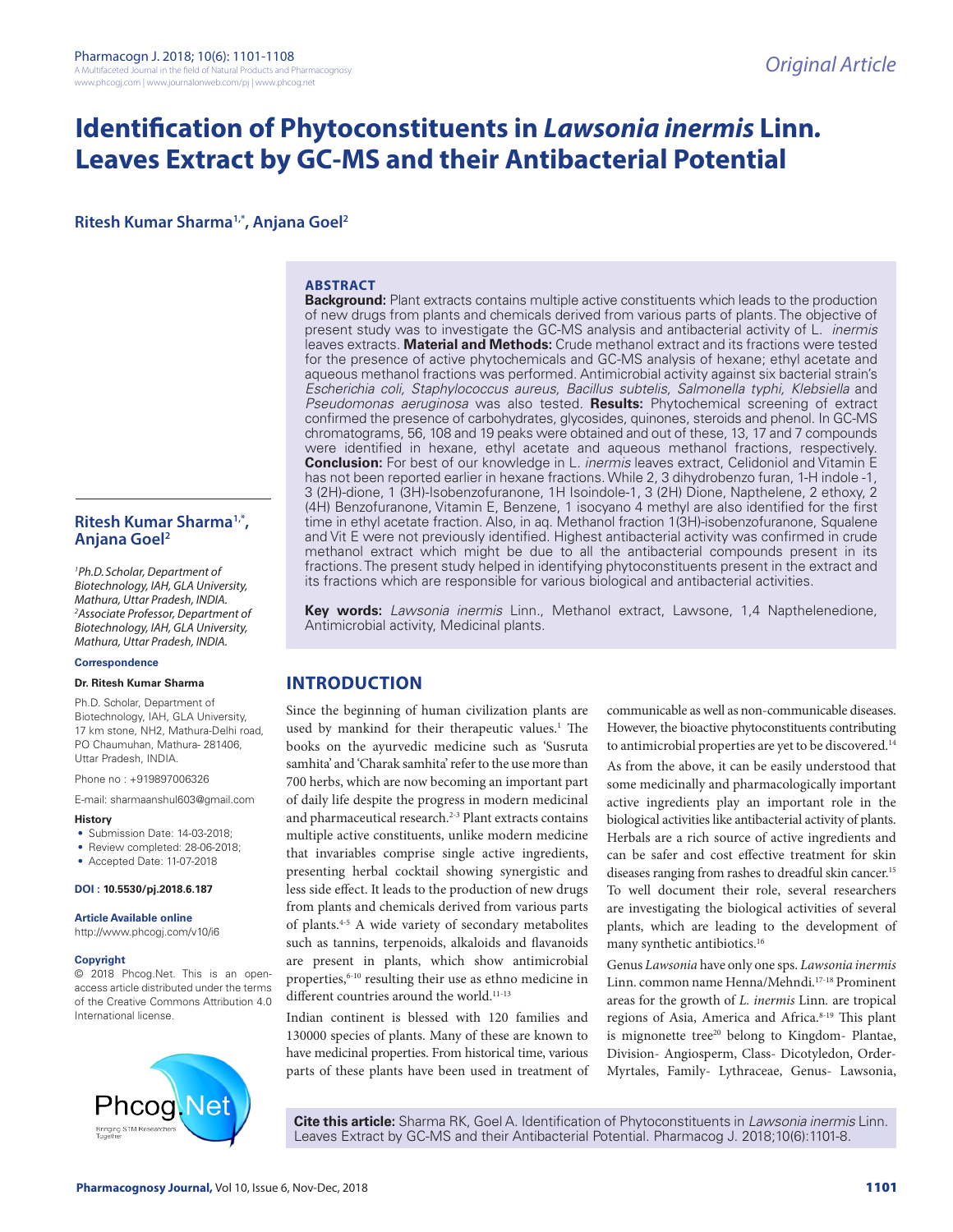Species- *L. inermis.*21-22 Microscopic evaluation of *L. inermis* powders showed the fragment of mesophyll, fragment of parenchyma, epidermis layer with stomata, and the rosette crystal of calcium oxalate. 23 There is no much information about the physicochemical proprieties of henna's aromatic oil, plant parts gives yellowish liquid aromatic oil, from seed and leaves, brown or dark brown color and strong fragrance from the flowers, with 0.01-0.02 % of yield from flowers.<sup>24</sup>

Earlier, this plant was used as hair dye and in cosmetics.<sup>25</sup> But now days, it is used as a medicinal plant.8,26 The leaves of this plant showed antiinflammatory, antipyretic, analgesic, antifungal and antibacterial activity.<sup>27-31</sup> Lawsone (2-hydroxy napthaquinone), mucilage, mannite, gallic acid and tannic acid were found to be the main chemical constituents which might be having a role in its medicinal properties.<sup>32</sup>

Previous studies have shown that *L. inermis.* Linn. exhibits antibacterial effect only against gram positive bacteria<sup>33</sup> but later antibacterial effect was also observed against gram negative bacteria.<sup>34</sup> Considering this, an attempt has been made to investigate the phytochemical screening and antibacterial activity of crude methanol extract and different solvent fractions of *L. inermis* Linn. leaves.

# **MATERIALS AND METHODS**

#### Collection of plant material and authentication

*L. inermis* Linn. plant leaves were collected from G.L.A. University campus, Mathura and were authenticated by Dr. (Mrs.) A. S. Upadhye (Voucher no. L-081), Botany group, Plant Science Division, Agharkar Research Institute, Pune. Leaves were washed thoroughly with tap water then rinsed with distilled water three times. After it leaves were shade dried, coarsely powered and packed in airtight bottle for the preparation of extract.

#### Preparation and Fractionation of crude methanol extract

Method as described by Muhit *et al.*35 was used with slight modifications for the preparation and fractionation of crude methanol extract of *L. inermis* leaves. In brief, 15 g of leaves dry powder was soaked in 250mL of methanol for one week with occasional shaking. At the end of the week, the extract was filtered using a Whatmans No.1 filter paper and crude methanol extract was evaporated to dryness at 40°C in oven. This extract was fractionated by using solvents of increasing polarity. Extract in 90% methanol was taken in to a separating funnel, and equal volume of hexane was mixed to it. Upper hexane layer was separated from lower methanol layer. Now, upper hexane layer was dried in oven at 40°C and methanol layer was further separated into ethyl acetate and aqueous methanol layer by adding equal volume of ethyl acetate and distilled water. Both the layers were dried in hot air oven at 40°C.

# Preliminary phytochemical screening of plant leaves extract and its fractions

Crude methanol extract and its fractions were tested for the presence of active phytochemicals such as alkaloids, carbohydrates, saponins glycoside, flavanoids, triterpenoids and proteins by standard procedures as described by Debela.<sup>36</sup> Mayer's test, Hager's test and Dragendorff's test were performed for alkaloids, Legal's test for identifying glycosides while ferric chloride test to determine the presence of tannins and polyphenolic compounds. Ninhydrin and Biuret test were used to detect proteins and flavonoids were tested through alkaline tests. Furthermore, steroids were identified through Salkowaski test and the presence of carbohydrates was done through Biuret and fehling's test.

### Gas Chromatography–Mass Spectrometry (GC-MS) Analysis

The GC-MS was performed by using Agilent 7683 series model and the software used is Chem. Station software updated with Mass productivity software. The fused silica column was packed with HP-5MS (5% Phenylmethylsulphoxane) of 30m x 250 μm x 0.25μm dimensions. The oven temperature was started from 50°C with an increase of 3°C/min up to 240°C with holding time of 5 min. Temperature further enhanced gradually at 15ºC /min up to 270ºC with holding time of 40 min. Helium gas (99.999%) was used as the carrier gas at constant flow rate of 1 ml/min. An aliquot of 1μl of sample was injected into the column at injector temperature 270ºC with split ratio of 20:80. The ionizing energy of 70 eV was used for electron ionization of molecules. The mass range is 30-550amu. Total GC running time was 90 min. The identification was done with the help of Wiley 2010 library.

# Bioassay studies

# *Test microorganisms*

Antimicrobial activity against six bacterial strain's *Escherichia coli*  (MTCC No. 40)*, Staphylococcus aureus, Bacillus subtelis* (MTCC No. 10619)*, Salmonella typhi* (MTCC No. 3231)*, Klebsiella* and *Pseudomonas aeruginosa* (MTCC No. 424) was tested*.* All the strains were biochemically tested, identified and authenticated.

#### *Determination of bacterial cell count*

Each strain of bacteria was inoculated in nutrient broth for 24 h. After incubation of 24 h, nutrient broth was removed by centrifugation and bacterial pellet was reconstituted in normal saline. Bacterial cell count was estimated by matching the turbidity of bacterial cell suspension with McFarland nephlometer.<sup>37</sup>

#### *Antibacterial assay*

Antibacterial activity against six bacterial strains was determined by disc diffusion method as described by Parekh *et al*. 39 5, 10 and 20 mg/disc of extract and its fractions were loaded on filter discs and were screened against six bacterial strains on nutrient agar plates. One negative control disc was also placed to nullify the effect of solvent on bacterial growth. Each bacterial strain was also screened for standard antibiotic disc which acted as positive control. After incubation of 24h at 37ºC, the plates were observed for the presence of zones of inhibition as evidence of antibacterial activity. The degree of sensitivity was determined by measuring the diameter of visible zones of inhibition to the nearest millimetres with respect to each bacterial strain and extract concentration.

# **RESULTS**

### Extract preparation (percentage yield)

The physical characteristics of crude methanol extract of the *Lawsonia inermis* leaves and its different solvent fractions are shown in Table 1. The methanol extract was dark green in colour, oily in texture and percentage yield was 17%. Aqueous methanol fraction has 11.70% percentage yield which is higher as compare to hexane (0.66%) and ethyl acetate fraction (0.96%), indicating higher percentage of polar compound as compared to nonpolar.

The percentage recovery of the individual fraction was 4.0, 5.7 and 70.0% respectively. Approximately 20% of extract was lost during extraction and drying procedure. Hexane and aqueous methanol extract were oily whereas ethyl acetate extract was dry powder in texture. Hexane, ethyl acetate and aqueous methanol were greenish, brownish and reddish in colour respectively, the variation in colour was due to the difference in the solubility of different chemical constituents.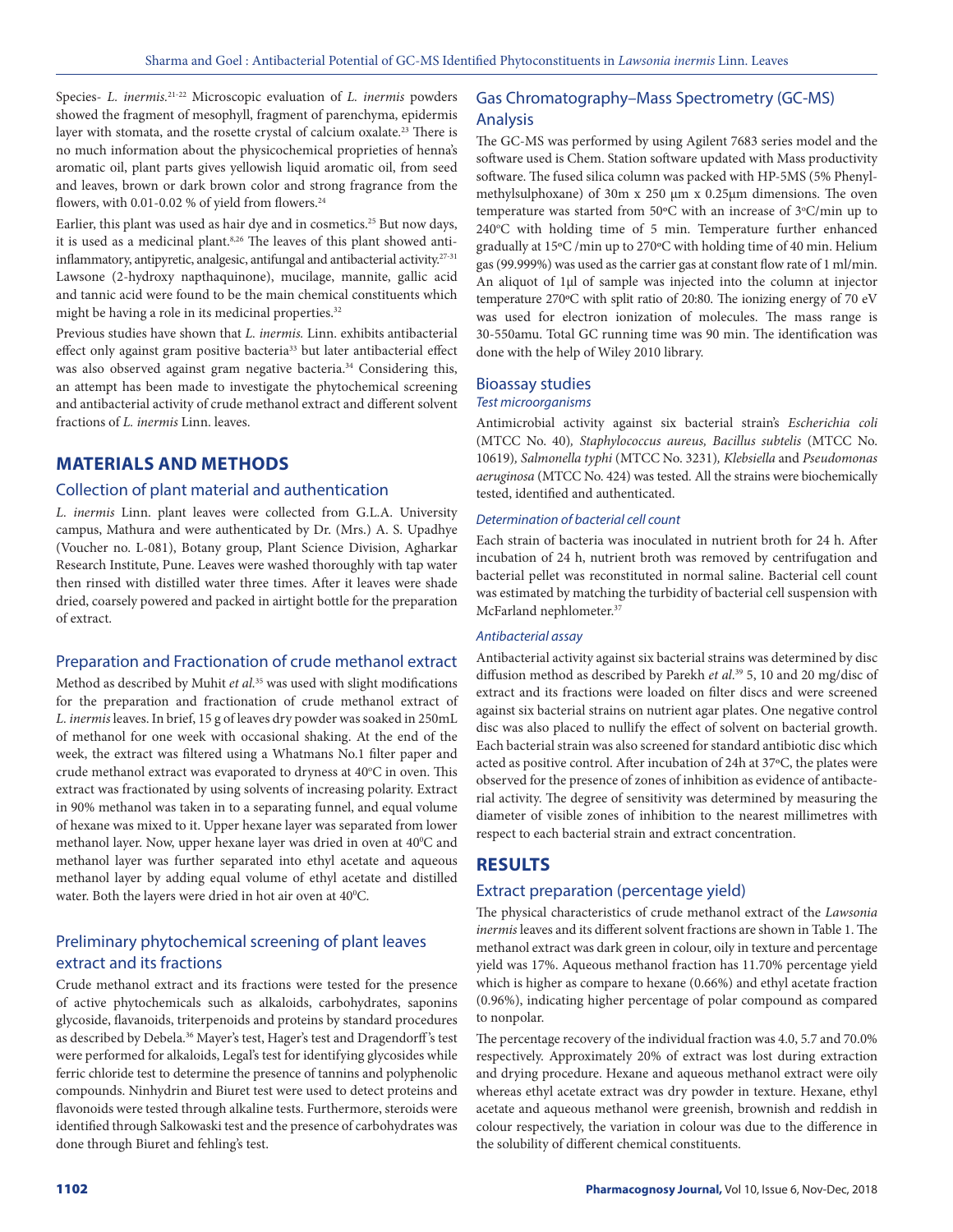# Preliminary Phytochemical screening of plant leaves extract and its fractions

The presence of different phytochemical constituents in the crude methanol extract and its fractions are shown in Table 2. Carbohydrates along with glycosides, quinones, steroids, phenol were present in the extract and its fractions while proteins were absent.

# Gas Chromatography–Mass Spectrometry (GC-MS) Analysis

#### *GC-MS of Hexane fraction*

The GC–MS chromatograms (Figure 1a, 1b and 1c) of the hexane fraction clearly showed peaks indicating the presence of phytochemical compounds



and the chemical compounds identified are shown in Table 3. In GC-MS chromatogram 56 peaks were present. Out of these 13 peaks were identified and their biological properties were referenced from available literature (Table 3). In addition to these compounds, approximately 20 peaks were also obtained in the chromatogram. These peaks refer different compounds present in large quantities, like peak RT – 57.632 having area – 41.63, RT – 52.165 area- 9.47 but they were not identified by the library.

#### *GC-MS of Ethyl acetate fraction*

The GC–MS chromatograms of the ethyl acetate fraction clearly showed 108 peaks (Figure 2a, 2b, 2c, 2d and 2e) indicating the presence of large no. of phytochemical compounds. Their biological activities are indicated



*inermis* leaves

| Table 1: Percentage yield of Lawsonia inermis Linn. plant leaves |  |
|------------------------------------------------------------------|--|
| extract.                                                         |  |

| S.No. | Extract/<br>fraction of<br>extract | Color    | <b>Texture</b> | Percentage<br>yield | <b>Recovery</b><br>yield |
|-------|------------------------------------|----------|----------------|---------------------|--------------------------|
| 1.    | Crude<br>Methanol                  | Brownish | Oily           | 17%                 |                          |
| 2.    | Hexane                             | Greenish | Oily           | 0.66%               | 4%                       |
| 3.    | Ethyl Acetate                      | Brownish | Dried          | 0.96%               | 5.7%                     |
| 4.    | Aqueous<br>methanol<br>extract     | Reddish  | Oily           | 11.7%               | 70%                      |

**S. No. Test used (Crude methanol extract) (Hexane fraction) (Ethyl acetate fraction ) (Aqueous Methanol Fraction) 1. Alkaloids** +ve +ve +ve +ve +ve +ve +ve +ve **2.** Glycosides compounds  $+ve$   $+ve$   $+ve$ **3. Flavonoids** -ve +ve +ve +ve +ve +ve +ve **4. Proteins** -ve -ve -ve -ve -ve -ve -ve -ve **5. Carbohydrates** +ve +ve +ve +ve **6. Steroids** +ve +ve +ve +ve +ve +ve +ve +ve **7. Phenol** +ve +ve +ve +ve +ve +ve +ve +ve **8. Quinones** +ve +ve +ve +ve +ve +ve +ve +ve

**Table 2: Qualitative analyses of Phytochemicals present in crude methanol extract and their different fractions of**  *Lawsonia inermis* **Linn. plant leaves**

 $Key: -+ve = present, -ve = absent$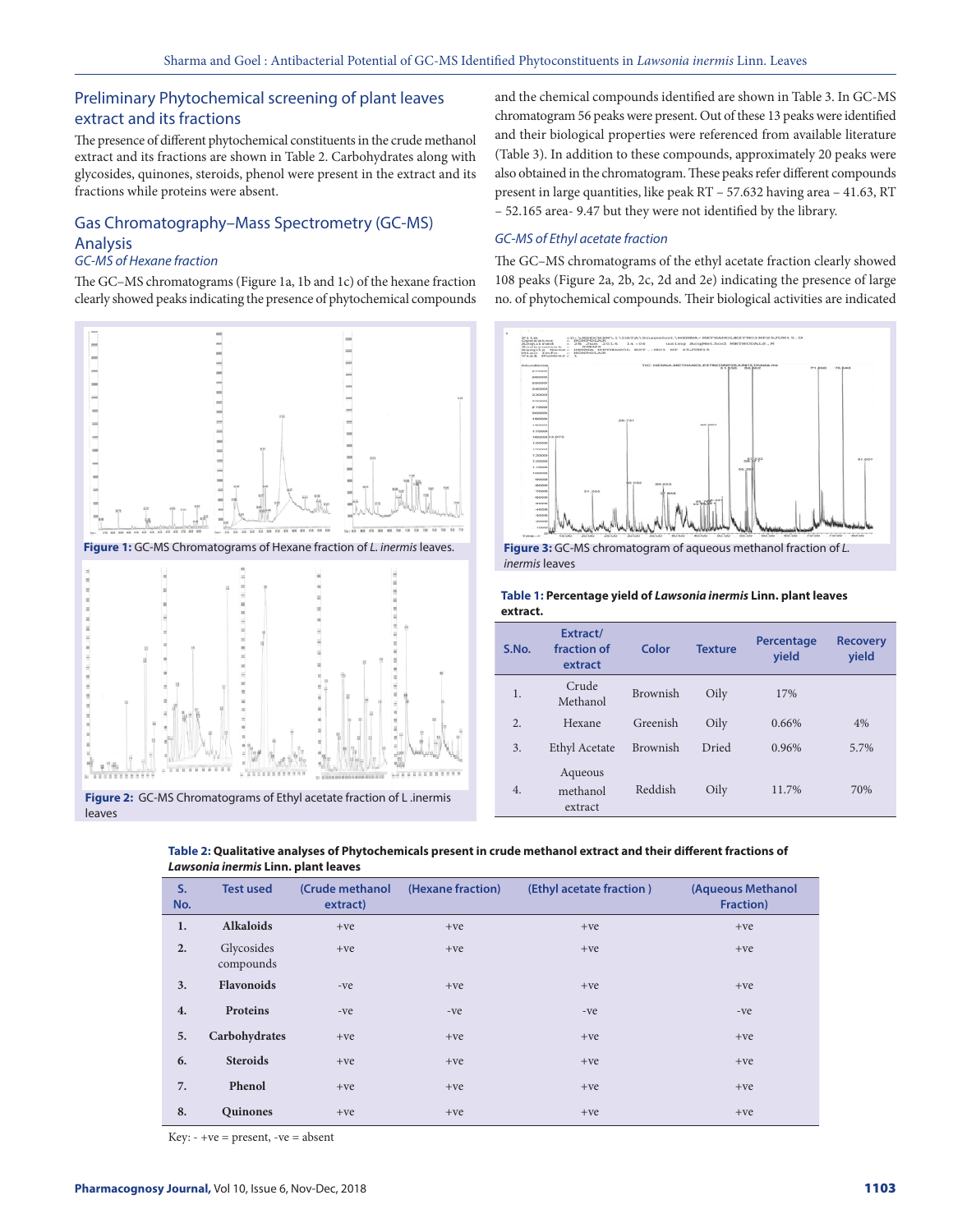#### **Table 3: Chemical compounds identified in GC-MS of Hexane fraction with their biological properties**

| S.No. | <b>R.T.</b> | Area | <b>Compound Name</b>          | <b>Biological activity</b>                                                |
|-------|-------------|------|-------------------------------|---------------------------------------------------------------------------|
| 1.    | 36.486      | 0.39 | Phenol                        | Antiseptic, Topical anaesthetic <sup>39</sup>                             |
| 2.    | 42.270      | 0.78 | Eicosane                      | Antitumor activity against human gastric SGC-7901 cell line <sup>40</sup> |
| 3.    | 45.634      | 0.67 | Nonadecane                    | No medicinal activity is known so far                                     |
| 4.    | 48.833      | 0.76 | Celidoniol                    | Anti inflammatory, antioxidant, wound healing activity <sup>41</sup>      |
| 5.    | 52.165      | 9.47 | Hexadecanoic acid             | Antimicrobial activity <sup>42</sup>                                      |
| 6.    | 55.077      | 1.43 | Ethyl-9,12 octadecadienoate   | Nematicide, Hepatoprotective, Anticoronary <sup>43</sup>                  |
| 7.    | 55.208      | 0.53 | 9-octadecanoic acid           | Antioxidant, anti-inflammatory <sup>43</sup>                              |
| 8.    | 55.341      | 4.14 | 9,12,15-octadecatrienoic acid | Antioxidant, anti-inflammatory <sup>44</sup>                              |
| 9.    | 67.215      | 2.67 | 1,2 Benzenedicarboxylic acid  | Antimicrobial activity <sup>42</sup>                                      |

#### **Table 4: Phytochemical compound identified in GC-MS of Ethyl acetate fraction of leaves of** *L. inermis* **and their biological activities**

| S. No. | <b>R.T.</b> | Area  | <b>Compound Name</b>            | <b>Biological activity</b>                                                                             |
|--------|-------------|-------|---------------------------------|--------------------------------------------------------------------------------------------------------|
| 1.     | 18.33       | 0.20  | Benzoic acid, methyl ester      | No activity reported                                                                                   |
| 2.     | 25.00       | 2.51  | 2,3 dihydrobenzo furan          | Anti-inflammatory <sup>50</sup>                                                                        |
| 3.     | 28.49       | 3.33  | 2-methoxy 4 vinyl phenol        | Flavour and Perfumery <sup>39,43</sup>                                                                 |
| 4.     | 28.78       | 3.97  | Pthalic anhydride               | Anticonvulsant activity <sup>51</sup>                                                                  |
| 5.     | 29.67       | 0.44  | 1-H indole -1,3 (2H)-dione      | Antimicrobial and anticoagulant <sup>52</sup>                                                          |
| 6.     | 30.15       | 0.71  | 1 (3H)-Isobenzofuranone         | Antimicrobial, antifungal and anti-inflammatory <sup>53</sup>                                          |
| 7.     | 37.83-41.06 | 36.54 | 1,4 Napthalenedione             | Antimicrobial, antifungal, antiviral, insecticidal, anti-inflammatory,<br>antipyretic <sup>54,39</sup> |
| 8.     | 33.02-33.14 | 0.64  | 1,2,3-Benzenetriol              | Antioxidant, antiseptic, antibacterial, antidermatic, fungicide, pesticide <sup>39,43</sup>            |
| 9.     | 34.05       | 0.07  | Phenol,2 methoxy-4 (2 Propenyl) | Antiseptic, topical anesthetic <sup>39</sup>                                                           |
| 10.    | 35.14       | 0.49  | 1H Isoindole-1, 3 (2H) Dione    | Antibacterial, analgesic, anti-inflammatory, antipyretic <sup>55</sup>                                 |
| 11.    | 36.77       | 0.86  | Napthelene, 2 ethoxy            | Antibacterial and antifungal <sup>56</sup>                                                             |
| 12.    | 46.19       | 1.28  | 2 (4H) Benzofuranone            | Antimicrobial, antifungal and anti-inflammatory <sup>53</sup>                                          |
| 13.    | 48.62       | 0.53  | 1,2 Benzene dicarboxylic acid   | Antimicrobial activity <sup>42</sup>                                                                   |
| 14.    | 51.79       | 2.79  | Hexadecanoic acid               | Antioxidant <sup>57,47</sup>                                                                           |
| 15.    | 55.31       | 0.39  | 9,12,15 octadecatrienoic acid   | Antioxidant and anti-inflammatory <sup>58</sup>                                                        |
| 16.    | 76.90       | 0.44  | Vitamin E                       | Antioxidant <sup>49</sup>                                                                              |
| 17.    | 28.13       | 0.125 | Benzene, 1 isocyano 4 methyl    | Antibacterial and antifungal <sup>59</sup>                                                             |

in Table 4. 1, 4 Napthelenedione 2 hydroxy compound was present in highest concentration (36.54%).

#### *GC-MS of Aqueous methanol fraction*

In GC-MS (Figure 3) of aqueous methanol fraction, 19 peaks were obtained and out of which 7 compounds were identified. 9, 12-octadecadienoic acid ethyl ester was found in highest concentration. 1(3H) isobenzofuranone, Squalene and Vit E were also identified in this fraction. Biological activities of identified phytochemical are shown in Table 5.

#### Bioassay studies

Table 6 showed antibacterial activity of methanol extract and their fractions at different concentrations against different bacterial strains. The antibacterial activity was illustrated in terms of zone of inhibition (mm) formed against bacterial strains. Results are illustrated in Table 6. Hexane fraction showed least antibacterial response whereas ethyl acetate and aq. methanol fraction confirm more or less equal response against all bacterial strains. Extract and their fractions confirmed the effective response in dose dependent manner. Against all bacterial strain, positive control had highest antibacterial property as compared with extract and its fractions.

# **DISCUSSION**

*L. inermis* is used in various cosmetic things such as dye from the earlier times but this plant also has good medicinal value due to the presence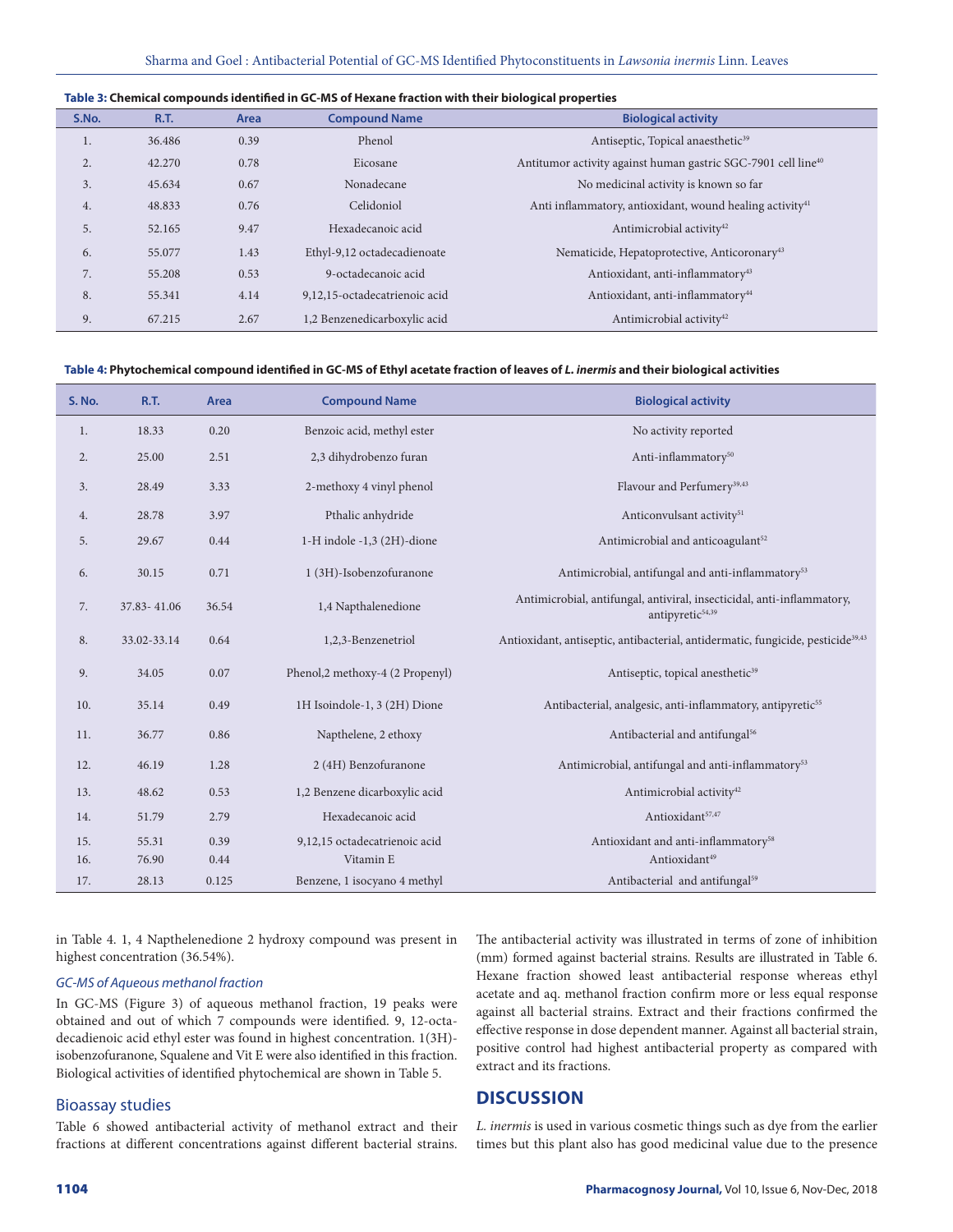| <b>S. No.</b> | <b>Chemical compound</b>                 | <b>R.T.</b> | Area  | <b>Biological Activity</b>                                           |
|---------------|------------------------------------------|-------------|-------|----------------------------------------------------------------------|
| 1.            | 4H-Pyran-4-one                           | 21.05       | 2.07  | Antimicrobial, ant proliferative and anti-inflammatory <sup>60</sup> |
| 2.            | 1,3-isobenzofurandione                   | 28.73       | 6.11  | Antimicrobial, antifungal and anti-inflammatory <sup>53</sup>        |
| 3.            | 1(3H)-isobenzofuranone                   | 30.19       | 3.16  | Antimicrobial, antifungal and anti-inflammatory <sup>53</sup>        |
| 4.            | n-Hexadecanoic acid                      | 51.53       | 15.03 | Antioxidant and Antimicrobial activity <sup>42,47,57</sup>           |
| 5.            | 9,12-octadecadienoic acid ethyl<br>ester | 56.86       | 19.25 | Nematicide, Hepatoprotective, Anticoronary <sup>39,43</sup>          |
| 6.            | Squalene                                 | 71.49       | 3.71  | Antioxidant, antitumor & immunostimulant <sup>47,48</sup>            |
| 7.            | Vit. E                                   | 76.85       | 10.55 | Antioxidant activity <sup>49</sup>                                   |

**Table 5: Biological activities of phytochemical compounds identified in GC-MS of aqueous methanol fraction of Leaves of**  *Lawsonia inermis*

of various phytochemicals which are responsible for various biological activities.<sup>24</sup> The present study was conducted to identify the phytochemical constituents responsible for their biological role and antibacterial activity in *L. inermis* leaves.

As shown in Table 1, the percentage yield of methanol extract of *L. inermis*  was 17% while recovery yield of Hexane, ethyl acetate and methanol fractions were 4%, 5.7% and 70%, respectively. It indicates that approximately 20% was lost during the fractionation. Kawo and Kwa<sup>61</sup> reported 1.8% ethyl acetate fraction yield which is lower than our report while recovery yield of aq. methanol fraction is higher (87.19%) than our reported value.

The result of phytochemical study confirmed the presence of various primary and secondary metabolites such as flavanoids, carbohydrates, quinones, steroids and phenols. Presence of these phytochemicals in *L. inermis* leaves extracts are responsible for various biological activities such as antibacterial, antioxidant, anti-inflammatory activities, etc.<sup>62</sup> Most of the phytochemicals are present in extract and its fraction as shown in our study. Whereas protein was found to be absent in extract as well as in its fractions.

GC-MS analysis of different fractions of *L. inermis* revealed the presence of different phytochemical compounds. These phytochemical compounds have medicinal property as reported earlier. GC-MS analysis of hexane fraction showed 56 peaks based on retention time. Out of these, 13 phytochemical constituents were identified by GC-MS software library and most of them showed biological activity as evidences by literature (Table 3). For best of our knowledge, Celidoniol and Vitamin E has not been reported earlier in *L. inermis* leaves fractions. In the hexane extract, 5 chemical compounds were present in high concentration, out of which 2 were identified viz. Hexadecanoic acid (9.47%), Vit. E (7.41%) while 3 peaks which were not identified having % area i.e. 1.43%, 1.22% and 1.01% with RT- 55.07, 75.342 and 76.506 respectively.

In GC-MS of ethyl acetate fraction 108 peaks were observed and 17 phytochemical compounds were identified. Out of which 1, 4 Napthalenedione was identified as major constituent. Dama *et al*. 63 also reported this compound which is responsible for the antibacterial effect. This compound also has been reported in other literature and have antimicrobial, antifungal, antiviral, insecticidal, anti-inflammatory and antipyretic activities.39,64 Biological activities of other compounds are shown in Table 4. Benzoic acid, methyl ester was also identified in chromatogram, but no biological activity has been reported so far. Some phytoconstituents such as 2,3 dihydrobenzo furan, 1-H indole -1,3 (2H)-dione, 1 (3H)- Isobenzofuranone, 1H Isoindole-1, 3 (2H) Dione, Napthelene, 2 ethoxy, 2 (4H) Benzofuranone, Vitamin E, Benzene, 1 isocyano 4 methyl were also identified in this fraction for the first time and are not mentioned in earlier references. Ethyl acetate fraction had 5 peaks present in higher concentration. Out of these 4 peaks 1,4 Napthalenedione, 2 hydroxy

(36.54%), 2-methoxy 4 vinyl phenol (3.33%), Pthalic anhydride (3.97%), Hexadecanoic acid (2.79%) were identified and single peak present at RT- 57.31was not identified having area 6.68% .

GC-MS analysis of aq. methanol fraction had 19 peaks and 7 compounds were identified. In this fraction 3 new compounds 1(3H)-isobenzofuranone, Squalene and Vit E were identified, and these compounds have biological properties. Methanol fraction had 5 major peaks based on % peak area viz {(9.44% and RT- 36.84), (8.53% and RT- 13.07), (5.06% and RT- 56.57), (3.25% and RT- 57.23) and (3.19% and RT- 46.98)} and all these major peaks were not identified.

Some common compounds such as Vitamin E and Hexadecanoic acid which were present in all fractions and has antioxidant activities.<sup>47,49,57</sup> Phenol, 1, 2 Benzene carboxylic acid and 9,12,15 occtadeactrienoic acid were present in hexane and ethyl acetate fractions and were absent in aq. methanol fraction. Furthermore, in aq. methanol and hexane fractions, Squalene and 9, 12-octadecadienoic acid ethyl ester were common but were not identified in ethyl acetate fraction. Common phytochemical compounds in methanol and ethyl acetate fractions were Pthalic anhydride and 1 (3H)-Isobenzofuranone.

As per Panchaksharam et al.<sup>62</sup> L. inermis shows higher total phenolic content and possess a single peak for simple phenols as obtained from chromatog. Moreover, it exhibits maximum zone of inhibition on both g positive and g negative organisms. Since, the amount of phenolic compound was proportional to antimicrobial activity.

Different fractions of *L. inermis* were analyzed against 6 bacterial strains for antibacterial activity. These fractions showed antibacterial activity in dose dependent manner. Results are illustrated in Table 6. As shown in results, hexane fraction showed highest antibacterial activity against *E. coli* whereas moderate antibacterial activity was found against *Bacillus subtelis* and *Klebsella.* However, hexane fraction failed to show activity against *Staphylococcus citrus, S. typhi* and *Pseudomonas*. Hexane fraction showed least antimicrobial activity due to the presence of only 2-3 compounds responsible for antimicrobial activity such as Hexadecanoic acid. Sarojini *et al.*<sup>66</sup> also reported antibacterial activity of hexane fraction against *Staphylococcus, E. coli* and *Bacillus subtilis*.

Ethyl acetate fraction illustrated better results than hexane fraction. This fraction confirmed good activity against *Bacillus subtelis* and *E. coli* while moderate antibacterial activity was confirmed against other strains. This antibacterial activity might be due to the presence of 1, 4 Napthalenedione which was present in very high conc. Some researcher like Sarojini et al.<sup>66</sup> and Kawo and Kwa<sup>63</sup> demonstrated better antibacterial activity of ethyl acetate fraction as compare to hexane fraction which is similar to our results.

Aq. Methanol fraction demonstrated maximum zone of inhibition against *S. typhi* whereas this fraction had moderate antibacterial activity against other bacteria. However, it failed to show effective response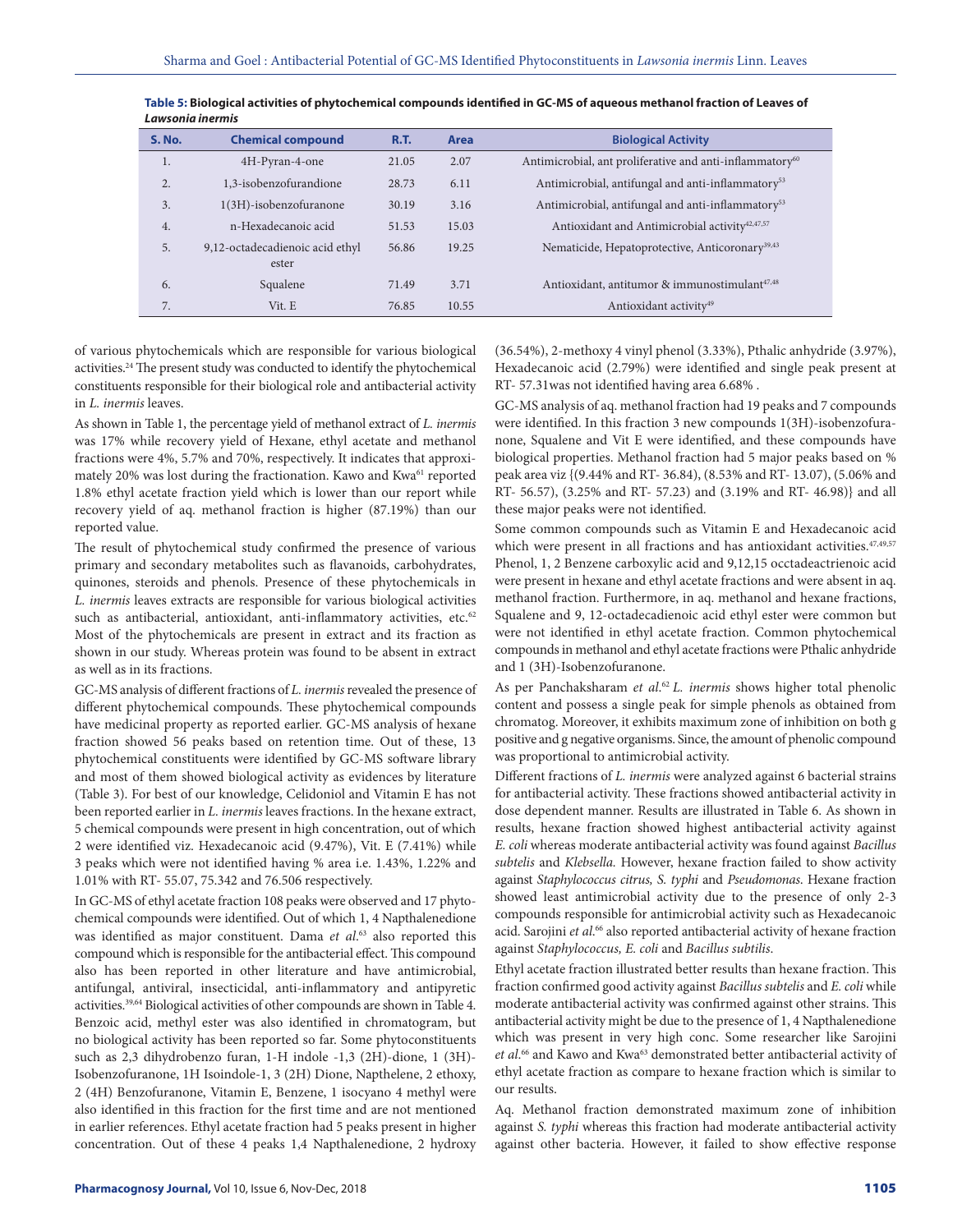| J              |
|----------------|
| ļ              |
|                |
| $\overline{a}$ |
|                |
| í              |
|                |
|                |
|                |
|                |
| j              |
|                |
|                |
| ŗ<br>ĺ         |

| Table 6: Antibacterial activity of crude methanol extract and its fractions of L. inermis |                                |                  |                  |                 |                 |                                   |                         |                                       |                  |                  |                                                    |                  |                  |         |
|-------------------------------------------------------------------------------------------|--------------------------------|------------------|------------------|-----------------|-----------------|-----------------------------------|-------------------------|---------------------------------------|------------------|------------------|----------------------------------------------------|------------------|------------------|---------|
|                                                                                           |                                |                  |                  |                 |                 |                                   | Zone of inhibition (mm) |                                       |                  |                  |                                                    |                  |                  |         |
| <b>Bacterial</b><br><b>Strain</b>                                                         | methanolic<br>extract<br>Crude |                  |                  |                 |                 |                                   |                         | Fractions of crude methanolic extract |                  |                  |                                                    |                  | +ve control      | -ye     |
|                                                                                           |                                |                  | Hexane           |                 |                 | Ethyl acetate                     |                         |                                       | Aqueous methanol |                  |                                                    |                  |                  | control |
|                                                                                           | 5mg/disc                       | 10mg/disc        | 20mg/disc        | 5mg/disc        | 10mg/disc       | 20mg/disc                         | 5mg/disc                | 10mg/disc                             | 20mg/disc        | 5mg/disc         | 10mg/disc                                          | 20mg/disc        |                  |         |
| S. typhi                                                                                  | 11.32±0.26                     | 13.21±0.55       | $16.23 \pm 1.15$ | $\circ$         | 0               | $7.20 \pm 0.05$                   | $8.68 \pm 0.88$         | $12.25 \pm 0.12$                      | $13.32 \pm 1.03$ |                  | $11.94 \pm 0.42$ $16.25 \pm 1.05$ $18.28 \pm 0.75$ |                  | $20.23 \pm 0.85$ | $\circ$ |
| E. coli                                                                                   | $11.81 \pm 0.38$               | 13.15±0.27       | 15.18±1.65       | $9.38 \pm 0.78$ | 11.95±0.55      | $13.23 \pm 1.15$                  | $10.98 \pm 0.66$        | $12.21 \pm 0.55$                      | $15.12 \pm 1.13$ | $9.82 \pm 0.03$  | $10.41 \pm 0.65$                                   | $11.37 \pm 0.15$ | $24.75 \pm 0.41$ | $\circ$ |
| Pseudomonas                                                                               | $10.26 \pm 0.54$               | $13.51 \pm 0.14$ | 14.51±0.45       | $7.95 \pm 0.28$ | 7.77±0.65       | $8.11 \pm 0.75$                   | $10.00 \pm 0.01$        | $11.20 \pm 0.05$                      | $13.23 \pm 1.15$ | $7.18 \pm 1.65$  | $8.51 \pm 0.45$                                    | $11.00 \pm 1.98$ | 24.95±0.76       | $\circ$ |
| Klebsella                                                                                 | $12.72 \pm 0.47$               | $13.27 \pm 0.16$ | 16.11±0.75       | $7.11 \pm 0.48$ | $8.20 \pm 0.15$ | $10.27 \pm 1.16$ $10.95 \pm 0.98$ |                         | $11.00 \pm 0.22$                      | $13.18 \pm 1.25$ | $11.95 \pm 0.35$ | $12.95 \pm 1.05$                                   | $14.33 \pm 1.08$ | 23.76±061        | $\circ$ |
| <b>Bacillus</b><br>subtelis                                                               | $10.63 \pm 0.63$               | 13.11±0.75       | $15.27 \pm 1.98$ | $8.00 + 0.11$   | 80.17±0.22      | 11.11±0.75                        | $11.37 \pm 1.44$        | 14.44±0.52                            | $16.00 \pm 1.05$ | $10.75 \pm 0.85$ | $12.65 \pm 1.00$                                   | $14.73 \pm 0.08$ | $22.22 \pm 0.41$ | $\circ$ |
| Staphylococcus<br>citrus                                                                  | $7.27 \pm 0.23$                | 8.95±0.05        | $10.00 + 1.75$   | $\circ$         | $8.75 \pm 0.41$ | $8.95 \pm 0.98$                   | $6.95 \pm 0.76$         | $8.38 \pm 0.78$                       | $10.95 \pm 0.28$ | $6.11 \pm 0.48$  | $7.00 \pm 0.11$                                    | $9.89 \pm 0.77$  | $23.00 \pm 0.01$ | $\circ$ |

against *Staphylococcus citrus*. Antibacterial activity might be due to the presence of some phytoconstituents such as Hexadecanoic acid, 4H-Pyran-4-one, 1, 3-isobenzofurandione and 1(3H)-isobenzofuranone which are reported in our studies by GC-MS analysis.

Crude methanol extract showed highest antibacterial activity as compared to its fractions against most of the bacteria. It may be due to presence of all phytoconstituents which were present in its fractions. However, positive control was potent than all fractions.

Our study confirms the previous work on *L. inermis* leaves extracts and its fractions. According to our study, plant leaves extract and its fraction have various phytoconstituents exhibiting antimicrobial activity against gram +ve and gram –ve bacteria. It gives an idea that *L. inermis* contain various phytoconstituents which have effective antibacterial properties. In further studies *in-vivo* activity of this plant extract should be done, so that it can be used in human welfare as medicine for treating different diseases.

# **CONCLUSION**

An attempt was made to identify the phytochemical constituents responsible for their biological role and antibacterial activity in *Lawsonia inermis Linn*. leaves extract. The result of phytochemical study confirmed the presence of various primary and secondary metabolites such as flavonoids, carbohydrates, quinones, steroids and phenols which are responsible for various biological activities. The present study also helped in iden tifying phytoconstituents present in the extract and its fractions which are responsible for various biological and antibacterial activities. Thus, the present study helped in identifying phytoconstituents present in the extract and its fractions which are responsible for various biological and antibacterial activities.

# **ACKNOWLEDGEMENT**

The authors wish to thanks to Hon'ble Vice-Chancellor, GLA University, Mathura, UP, India for providing the funding and Director, IAH, Department of Biotechnology, GLA University, Mathura, UP, India for providing the facilities needed. Authors acknowledge Khattri Perfumers Pvt. Ltd. Lucknow for GC-MS analysis.

# **CONFLICT OF INTEREST**

The Author(s) declare(s) that they have no conflicts of interest to disclose.

# **REFERENCES**

- 1. Biswas K, Chattopadhyay I, Banerjee RK, Bandyopadhyay U. Biological activities and medicinal properties of neem (*Azadirachta indica*). Currnt Sci. 2002; 82(11):1336-45.
- 2. Jain SK. Medicinal Plants*.* National Book Trust, India. 1979.
- 3. Prakasha HM, Krishnappa M, Krishnamurthy YL, Poornima SV. Folk medicine of NR Pura Taluk in Chikamaglur district of Karnataka. Indian J Trad Knowl. 2010; 9(1):55-60.
- 4. Roche EB. Design of Biopharmaceutical Properties through Prodrugs and Analogs (American Pharmaceutical Association Academy of Pharmaceutical Sciences). (Washington, D.C.) 1977.
- 5. Spelman K, Duke JA, Bogenschutz, Godwin MJ. The synergy principle in plants, pathogens, insects, herbivores and humans. In: Kaufman PB, ed. Natural Products from Plants. (Boca Raton, FL: CRC Press), 2006;401-501.
- 6. Fessenden RJ, Fessenden JS. Organic chemistry. 6<sup>th</sup> ed. California. (Brooks/ Cole Publishing Inc). 1967;32(11):3535-7.
- 7. Habbal OA, Al-Jabri AA, El-Hag AG. Antimicrobial properties of *Lawsonia inermis* (henna): A review. Aust J Med Herbal. 2007;19(3):114-25.
- 8. Habbal OA, Ai-Jabri AA, El-Hag AH, Al-Mahrooq ZH, Al- Hashmi NA. *In vitro*  antimicrobial activity of *Lawsonia inermis* Linn (henna) - A pilot study on the Omani henna. Saudi Medical Journal. 2005;26(1):69-72.
- 9. Okigbo RN, Eme UE, Ogbogu S. Biodiversity and conservation of medicinal and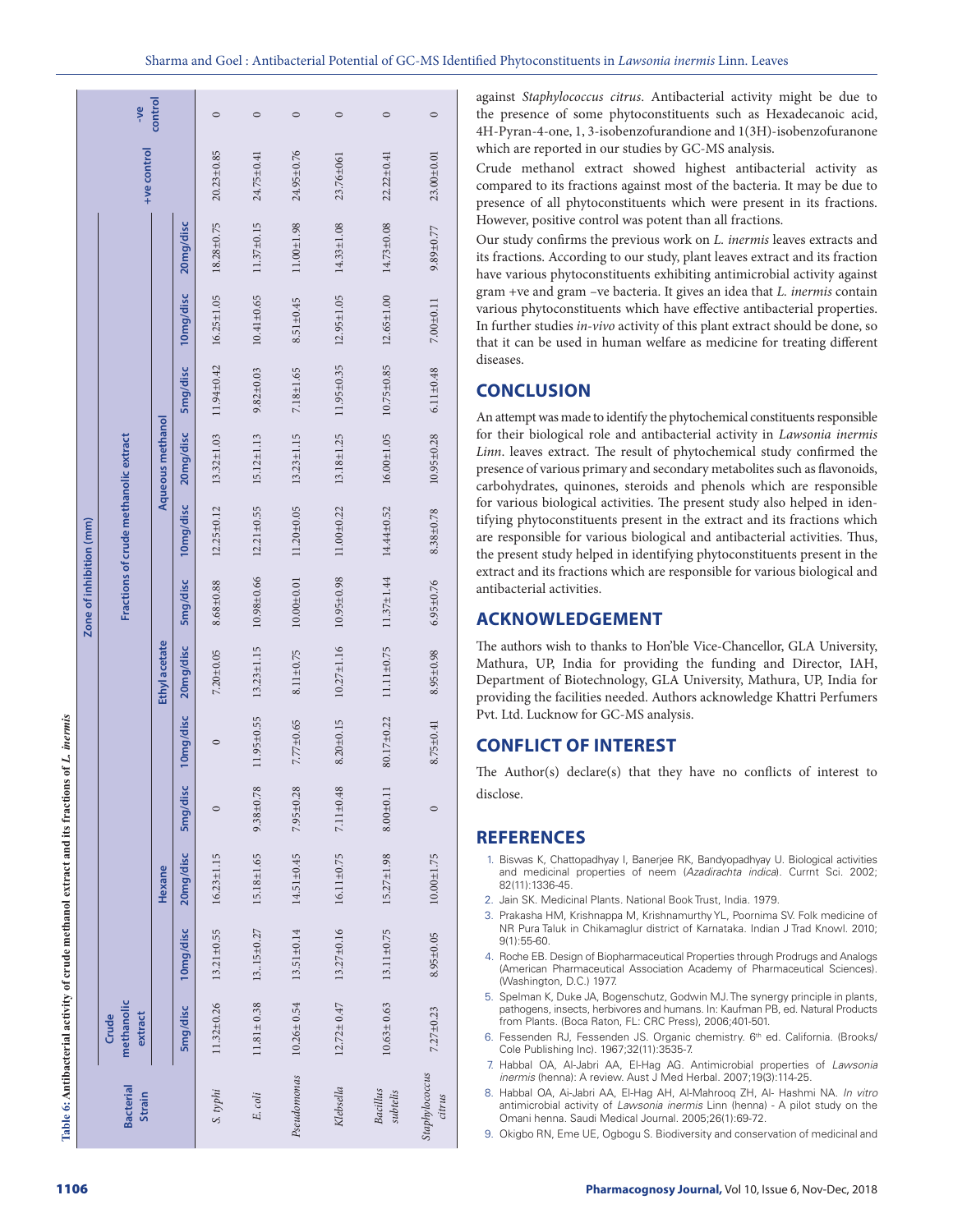aromatic plants in Africa. Biotechnol Mol Biol Rev. 2008;3(6):127-34.

- 10. Gonzalez-Lamothe R, Mitchell G, Gattuso M, Moussa S, Malouin DF, Bouarab K. Plant antimicrobial agents and their effects on plant and human pathogens. Int J Mol Sci. 2009;10(8):3400-19.
- 11. Srivastava J, Lambert J, Vietmeyer N. Medicinal plants: An expanding role in development. (World Bank Paper No. 320) 1996.
- 12. Blanks T, Brown S, Cosgrave B, Woody J, Bentley VO, Sullivan N. The Body Shop Book of Wellbeing mind, body and soul. (London: Ebury Press), 1998;173-92.
- 13. Owolabi J, Omogbai EKI, Obasuyi, O. Antifungal and antibacterial activities of the ethanolic and aqueous extract of *Kigella Africana* (Bignoniaceae) stem bark. Afr J Biotechnol. 2007;6(14):882-5.
- 14. Kali A. Antibiotics and bioactive natural products in treatment of methicillin resistant *Staphylococcus aureus*: A brief review. Phcog Rev. 2015;9(17):29-34.
- 15. Tabassum N, Hamdani M. Plants used to treat skin diseases. Phcog Rev. 2014;8:52-60.
- 16. Kannahi M, Vinotha K. Antimicrobial activity of *Lawsonia inermis* leaf extracts against some human pathogens. Int J Curr Microbiol App Sci. 2013;2(5):342-9.
- 17. Sastri BN. The Wealth of India Raw Materials. The Council of Scientific and Industrial Research. 1962;6(L-M):47-50.
- 18. Gupta AK. Quality standards of Indian medicinal plants. Indian Council of Medicinal Research. 2003;1:123-129.
- 19. Hemem SS. Activity of some plant extracts against common pathogens in bacterial skin infection, MSc thesis, College of Education, Basra University. Iraq. 2002.
- 20. Muhammad HS, Muhammad S. The use of *Lawsonia inermis* Linn. (Henna) in the management of burn wound infection. African Journal of Biotechnology. 2005;4(9):934-7.
- 21. Singh M, Jindal SK, Kavia ZD, Jangid BL, Khem C. Traditional Methods of Cultivation and Processing of Henna. Henna, Cultivation, Improvement and Trade: 21-14, Jodhpur, India: Central Arid Zone Research Institute. 2005.
- 22. Jiny VK, Silvipriya KS, Resmi S, Jolly CI. *Lawsonia inermis* (henna): a natural Dye of various therapeutic uses - a review. Inventi Impact: Cosmeceuticals. 2010;3:10.
- 23. Charoensup R, Duangyod T, Palanuvej C, Ruangrungsi N. Pharmacognostic specifications and lawsone content of *Lawsonia inermis* leaves. Phcog Res. 2017;9(1):60-4.
- 24. Benaissa K, Belhamra M. An optimization of the extraction and the physicochemical proprieties of the essential oil of *Lawsonia inermis* L. cultivated in Biskra (Department of Algeria). Indian Journal of Pharmaceutical Education and Research. 2017;51(3):286-9.
- 25. Nohynek GJ, Fautz R, Benech-Kieffer F, Toutain H. Toxicity and human health risk of hair dyes. Food Chem Toxicol. 2004;42(4):517-43.
- 26. Chaudhary G, Goyal S, Poonia P. *Lawsonia inermis Linnaeus*: A Phytopharmacological Review. International Journal of Pharmaceutical Sciences and Drug Research. 2010;2(2):91-8.
- 27. Ali BH, Bashir AK, Tanira MO. Anti-inflammatory, antipyretic, and analgesic effects of *Lawsonia inermis* L. (henna) in rats. Pharmacology. 1995;51(6):356-63.
- 28. Kelmanson JE, Jager AK, Staden JV. Zulu medicinal plants with antibacterial activity. J Ethnopharm. 2000;69(3):241-6.
- 29. Singh A, Singh DK. Molluscicidal activity of *Lawsonia inermis* and its binary and tertiary combinations with other plant derived molluscicides. Indian J Exp Biol*.* 2001;39:263-8.
- 30. Arun P, Purushotham KG, Johnsy J, Vasantha K, Chamundeeswari D. Screening Antibacterial Activity of Various Extracts of *Lawsonia inermis.* Res J Pharmacogn Phytochem. 2010;2(3):103-8.
- 31. Sharma A, Sharma K. Assay of Antifungal Activity of *Lawsonia inermis* Linn and *Eucalyptus citriodora.* Hook. J Pharm Res. 2011;4(5):1313-4.
- 32. Al-Rubiay KK, Jaber NN, Al-Mhaawe BH, Alrubaiy LK. Antimicrobial efficiency of Henna extract. Oman Med J. 2008;200(23):253-6.
- 33. Papageorgiou VP, Assimopoulou AN, Couladouros EA, Hepworth D, Nicolaou KC. The chemistry and biology of alkannin, shikonin, and related naphthazarin natural products. Angew Chem. 1999;38(3):270-300.
- 34. Gull I, Maria S, Muhammad SA, Muhammad AA. Phytochemical, toxicological and antimicrobial evaluation of *Lawsonia inermis* extracts against clinical isolates of pathogenic bacteria. Annals of Clinical Microbiology and Antimicrobials. 2013;12(1):36.
- 35. Muhit MA, Tareq SM, Apu AS, Basak D, Islam MS. Isolation and Identification of Compounds from the Leaf Extract of Dillenia indica Linn. Bangladesh Pharmaceutical Journal. 2010;13(1):49-53.
- 36. Debela A. Manual for Phytochemical Screening of Medicinal Plants. Ethiopian Health and Nutrition Research Institute, Addis Ababa, Ethiopia. 2002;35-47.
- 37. Mukhtar MD, Tukur A. Antibacterial activities of aqueous and ethanolic extracts of *P. stratiotes*. J Nig Soc Of Exp Biol. 2000;1(1):51-9.
- 38. Parekh J, Nair R, Chanda, S. Preliminary screening of some folklore medicinal plants from western India for potential antimicrobial activity. India J Pharmacol. 2005;37:408-9.
- 39. Rajeswari J, Rani. SGC-MS Analysis of Phytochemical Compounds in the

Ethanolic Extract of Root of *Lawsonia inermis* Linn. Int J Chem Tech Res. 2015;7(1):389-99.

- 40. Fa-Rong Y, Xiu-Zhen L, Hong-Yun G, Peter MM, Ren-De L, Rui W, *et al.* Isolation and characterization of methyl esters and derivatives from *Euphorbia kansui*  (Euphorbiaceae) and their inhibitory effects on the human SGC-7901 cells. J Pharm Pharmaceut Sci. 2005;8(3):528-35.
- 41. Mehta SK, Jayprakash B, Nayeem N. Isolation and photochemical investigation on leaves of *Buchanania Lanzan* (Chironji). Annals of Biological Research. 2011; 2(3):469-473.
- 42. Shettima AY, Karumi Y, Sodipo OA, Usman H, Tijjani MA. Gas Chromatography– Mass Spectrometry (GC-MS) Analysis of Bioactive Components of Ethyl Acetate Root Extract of *Guiera senegalensis J.F.* Gmel Journal of Applied Pharmaceutical Science. 2013;3(3):146-150.
- 43. Dr. Duke's Phytochemical and Ethnobotanical Databases.
- 44. Gnanavel V, Saral MA. GC-MS analysis of petroleum ether and ethanol leaf extracts from Abrus precatorius Linn. International journal of Pharma and Bio science. 2013;4(3):37-44.
- 45. Yassa N, Masoomi F, Rohani Rankouhi SE, Hadjiakhoondi A. Chemical composition and antioxidant activity of the extract and essential oil of Rosa damascene from Iran, Population of Guilan. Daru J Pharm Sci. 2009;17(3):175-80.
- 46. Madhuvanthi C, Kumar KS, Ceasar SA, Valivittan K, Srinivasan K, Tamilselvi A. Antibacterial, antioxidant and antiproliferative activities of solvent extracts of *Tiliacora acuminate.* International Journal of Pharmacy and Pharmaceutical Sciences. 2014;6(9):398-403.
- 47. Sivasubramanian R, Brindha P. *In vitro* cytotoxic, antioxidant and GC-MS studies on *centratherum punctatum* cass. Int J Pharm Pharm Sci. 2013;5(3):364-7.
- 48. Squalene-based adjuvants in vaccines, Global Advisory Committee on Vaccine Safety, World Health Organization.
- 49. Maret GT, Jeffrey A. Vitamin E, Antioxidant and nothing more. Free Radic Biol Med. 2007;43(1):4-15.
- 50. Hirose N, Kuriyama S, Toyoshima S. Anti-inflammatory activity of some 2, 3 dihydrobenzofuran-5-acetic acids and related compounds. J Med Chem. 1976;19(2):303-8.
- 51. Kathuria V, Pathak DP. Synthesis and Anticonvulsant Activity Of Some N-Substituted-Phthalimide Analogs. The Pharma Innovation. 2012;1(10):55-9.
- 52. Jeyachandran M, Ramesh P. Synthesis, Antimicrobial, and Anticoagulant Activities of 2-(Arylsulfonyl) indane-1, 3-diones. Organic Chemistry Internationa. 2011;1-5.
- 53. Mehnaz K, Ashok KS, Talha J. Benzofurans: a new profile of biological activities. International Journal of Medical and Pharmaceutical Sciences. 2011;1(3):1-15.
- 54. Babula P, Adam V, Havel L, Kizek R. Naphthoquinones and their Pharmacological Properties. Ceska a Slovenska Farmacie. 2007;56(3):114-20.
- 55. Biswal S, Sahoo U, Sethy S, Kumar HK, Banerjee M. Indole: the molecule of diverse biological activities. Asian J Pharm Clin Res. 2012;5(1):1-6.
- 56. Rokade YB, Sayyed ZR. Naphthalene derivatives: A new range of Antimicrobials with high therapeutic value. Rasayan J Chem. 2009;2(4):972-80.
- 57. Sermakkani M, Thangapandian V. GC-MS Analysis of *Cassia italica* Leaf Methanol Extract. Asian Journal of Pharmaceutical and Clinical Research. 2012;5(2):90-4.
- 58. Naga VKA, Venkata RB, Kasetti RB, Chippada A. Antoxdant activity and GC-MS analysis of Phragmytes vallatoria leaf ethanolic extract. Int Res J Pharm. 2012; 3(3):252-4.
- 59. Asli U, Atilla Ö, Elif L. Antimicrobial and antifungal activity study of poly substituted benzene derivatives. Commun Fac Sci Univ Ank Series. 2009;55(1):17-22.
- 60. Ramalakshmi S, Muthuchelian K. Analysis of Bioactive constituents from the Ethanolic leaf extract of *Tabebuia rosea* (Bertol.) DC by Gas chromatography-Mass Spectrometry. Int J Chem Tech Res. 2011;3(3):792-8.
- 61. Kawo AH, Kwa AM. Phytochemical screening and antibacterial activity of the aqueous extracts and fractions of ethanolic extracts of *Lawsonia inermis* leaf. International Research Journal of Microbiology. 2011;2(12):510-6.
- 62. Panchaksharam S, Kuravappullam VR. Estimation of Phenolic Compounds Present in the Plant Extracts Using High Pressure Liquid Chromatography, Antioxidant Properties and its Antibacterial Activity. Indian Journal of Pharmaceutical Education and Research. 2018;52(2): 321-6.
- 63. Maurya R, Akansha J. Chemistry and pharmacology of *Withania coagulans*: An Ayurvedic remedy. J Pharma Pharmacol. 2010;62(2):153-60.
- 64. Dama LB, Poul BN, Jadhav BV. Antimicrobial activity of Napthoquinonic compounds. J Ecotoxicology and Environmental Monitoring. 1998;8(3):213-5.
- 65. Kim MG, Jeon JH, Lee HS. Larvicidal activity of the active constituent isolated from Tabebuia avellanedae bark and structurally related derivatives against three mosquito species. J Agric Food Chem. 2013;61(45):10741-5.
- 66. Sarojini N, Kanti CC, Manjari SA, Usha Kumari S, Priyanka J. *In vitro* antibacterial activities of *Lawsonia inermis* leaf extracts. International Research Journal of Pharmacy. 2012;3(7):195-7.